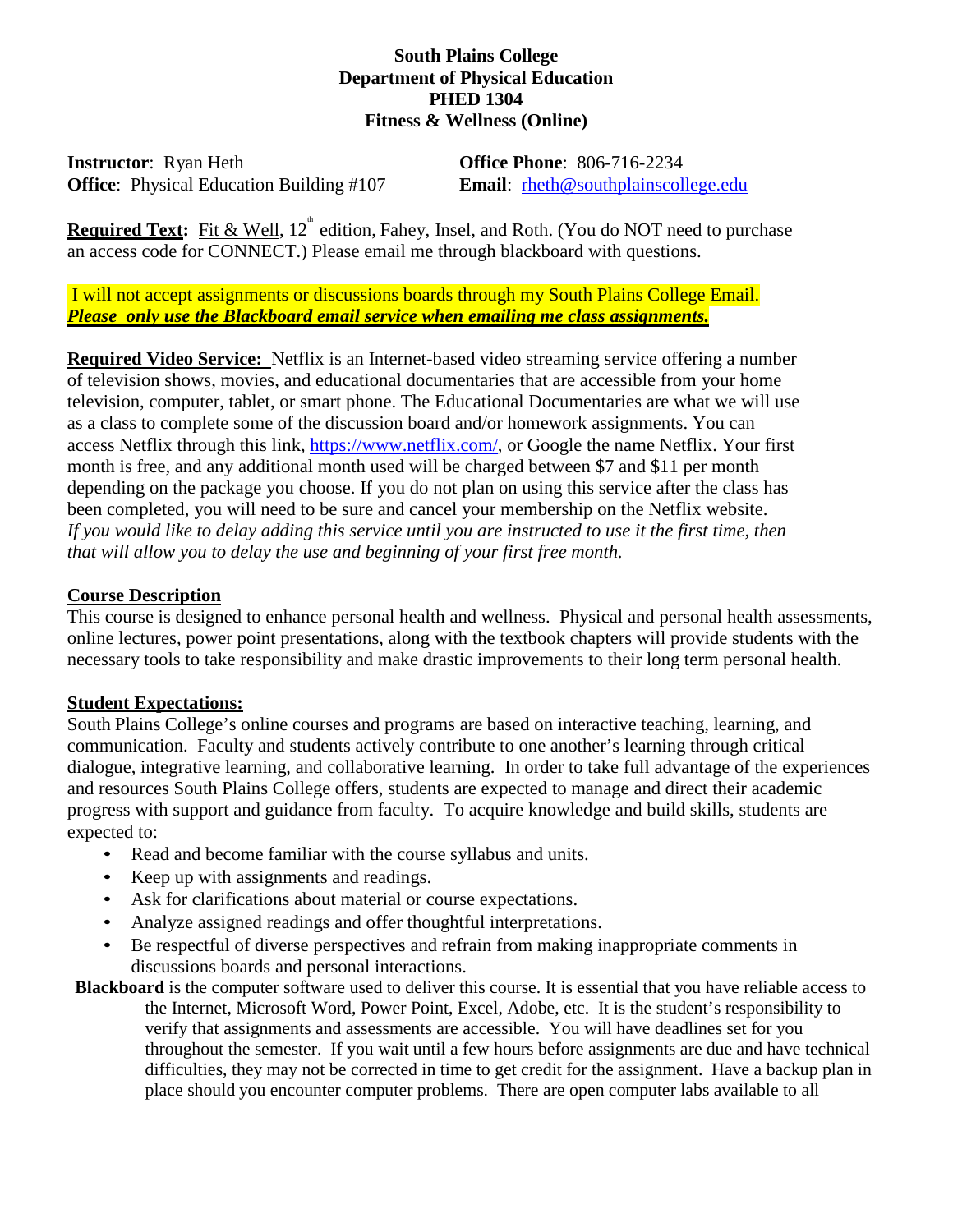enrolled SPC students on all campuses. It is also the student's responsibility to have the required computer skills to complete this course. You must be able to download and attach files, watch videos, etc. Should you encounter technical difficulties contact the SPC technical support at (806) 716-2180 or email [blackboard@southplainscollege.edu.](mailto:blackboard@southplainscollege.edu) Be sure to include course and section number information when contacting technical support. If you are not a self-motivated student, online classes are most likely not for you!

Instructions for this course will come from the four *COURSE UNITS.* There are many ways to get to information you will need, but this is probably the easiest way to navigate the course. There are 4 Units listed under this tool. These units will list everything you need to do for each unit and chapter, including due dates. Pay very close attention to these units!

## **Due Dates:**

You are allowed to work through the units at your own pace. There will still be due dates for assignments but you may work ahead as fast as you would like. Pay attention! This does not mean you can do the work as slow as you would like. You must turn the assignments in by the due dates posted throughout the course units. If you miss 5 due dates throughout the semester you will be dropped from this course.

## **Course Evaluation:**

- *1)* There will be **Four Exams** (posted under the **EXAMS** Tool), each worth 50 points (200 points total; 40% of your overall grade). Each exam will consist of 50 questions (multiple choice). The materials covered on each exam are listed in the course *Units*. Once you log on to the test you will have 60 minutes to complete the exam. Do not leave the exam screen once you begin. You will not be able to leave the exam and return to it later. *Once you enter the exam you must finish!* You may use your notes and/or text, but *be aware of the time limit*.
- *2)* **Chapter Quizzes** will be given over every chapter for a total of 15 quizzes. Each quiz is worth 10 points (150 points total; 30% of your overall grade) and there will be a quiz due each Friday beginning with the first week of school. Each quiz will consist of multiple choice or true false questions. You will only be able to take each quiz one time. Once you log on to the quiz you will have 120 minutes to complete the quiz. Please use your notes and/ or textbook to complete the quizzes. These quizzes will help prepare you for the exams.
- *3)* **Two Homework Assignments** will be completed over the course of the semester. Each homework will be worth 37.5 points (75 points total; 15% of your overall grade). These assignments will be posted throughout the *Units* and can also be found under the **HOMEWORK ASSIGNMENTS** Link. *Please only use the Blackboard email when emailing me assignments. I will not accept them otherwise.*
- *4)* **Discussion Board (DB) Activities** will be completed over the course of the semester, each worth 5- 15 points (75 points total; 15% of your overall grade). Please see each Module for instructions for each assignment. Do not ignore these assignments. Do not copy answers straight from the text. The primary goal for the discussion portion of the course is to "talk" about what you are learning, so it is fine to be somewhat informal and conversational, however check your grammar and spelling and do not use text message lingo. Please read and respond to others' posts even if it does not directly say to do so in your assignment. Your grades on these assignments will not be based on whether or not you give correct answers, but will be based on your content. Please be sure to use the "Create Message" function to begin a new post, and use the "Reply" function when responding to others. Please be respectful of others when posting on the DB, and keep your content appropriate and pertaining to the subject matter. \*(Students who do not comply with this last statement will be dropped from the course.)\*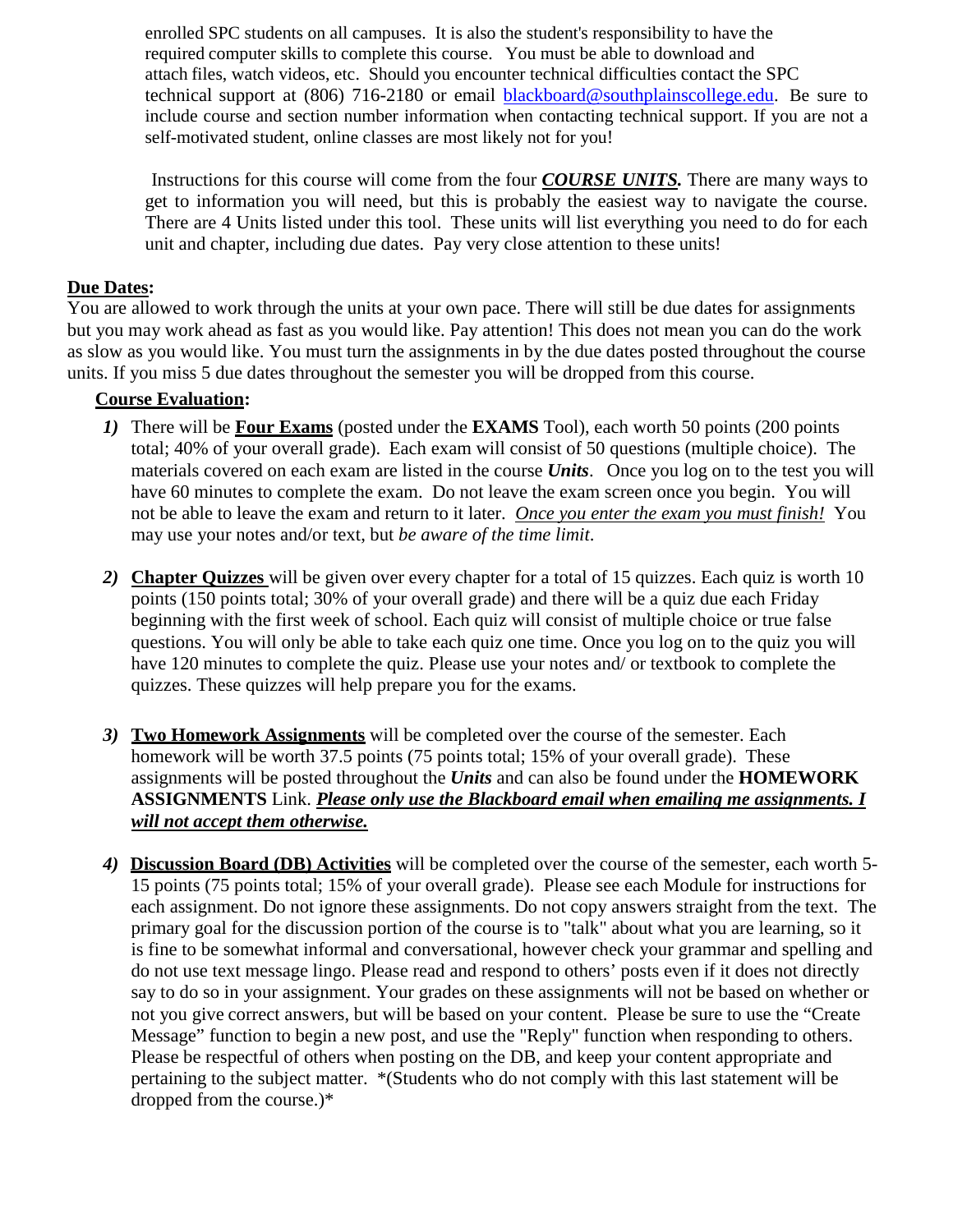\*\* I expect you to read the chapters assigned. This exposes you to the material and makes it easier for you to understand the power point slides and take good notes. Plan ahead, and do not wait until the last minute to submit your assignments. Excuses for late work, such as "The network was down," or "I could not figure out how to post or send the assignment" are not acceptable.

\*\*\* All written assignments should be presented using the conventions of Standard Written English. South Plains College requires all students to become proficient in "academic English," a form of English that is typically used in academic, professional, and business contexts. While slang and informal kinds of self-expression are appropriate in some contexts, they are out of place in academic writing.

**Administrative Drop Policy**: Due to Financial Aid and South Plains College requirements for participation/attendance a student who fails to turn in 5 assignments during the semester may be dropped from the course with a grade of "X" or "F" (at my discretion). If missed assignments occur after the final drop date the grade will be "F." *NOTE: You may be dropped from this course without notice if you miss the due dates for any combination of any assignments and/or discussions totaling 5 or more.*

**Academic Integrity:** Students are expected to maintain complete honesty and integrity in their experiences in the course. Please read and understand the SPC policy regarding academic integrity and honesty found on page 23 of the SPC General Catalog. If a student violates this policy (e.g., is caught cheating or plagiarizing), *he or she will receive an F and administrative withdrawal*.

Final grades will be determined as follow:

| • 4 examinations $@$ 50 points each:                      | 200 points   |
|-----------------------------------------------------------|--------------|
| $\sim$ 15 $\sim$ $\sim$ $\sim$ 10 $\sim$ $\sim$ $\sim$ 1. | $1.50 - 1.4$ |

- 15 quizzes  $\omega$  10 points each 150 points
- 2 Homework assignments @ 37.5 points each 75 points<br>• Discussion Board Activities/ Lab Assignments 75 points • Discussion Board Activities/ Lab Assignments
- **Total: 500 points**

| <b>Final Grade</b> | <b>Point Percentage</b> | <b>Point Total</b> |
|--------------------|-------------------------|--------------------|
| Α                  | 90-100%                 | 448-500            |
| B                  | 80-89%                  | 398-447            |
| $\mathcal{C}$      | 70-79%                  | 348-397            |
| D                  | 60-69%                  | 298-347            |
| F                  | Below 60%               | Below 298          |

#### ADA Statement

Students with disabilities, including but not limited to physical, psychiatric, or learning disabilities, who wish to request accommodations in this class should notify the Disability Services Office early in the semester so that the appropriate arrangements may be made. In accordance with federal law, a student requesting accommodations must provide acceptable documentation of his/her disability to the Disability Services Office. For more information, call or visit the Disability Services Office through the Guidance and Counseling Centers at Reese Center (Building 8) [716-](tel:716-4606) [4606,](tel:716-4606) or Levelland (Student Services Building) [716-2577](tel:716-2577)